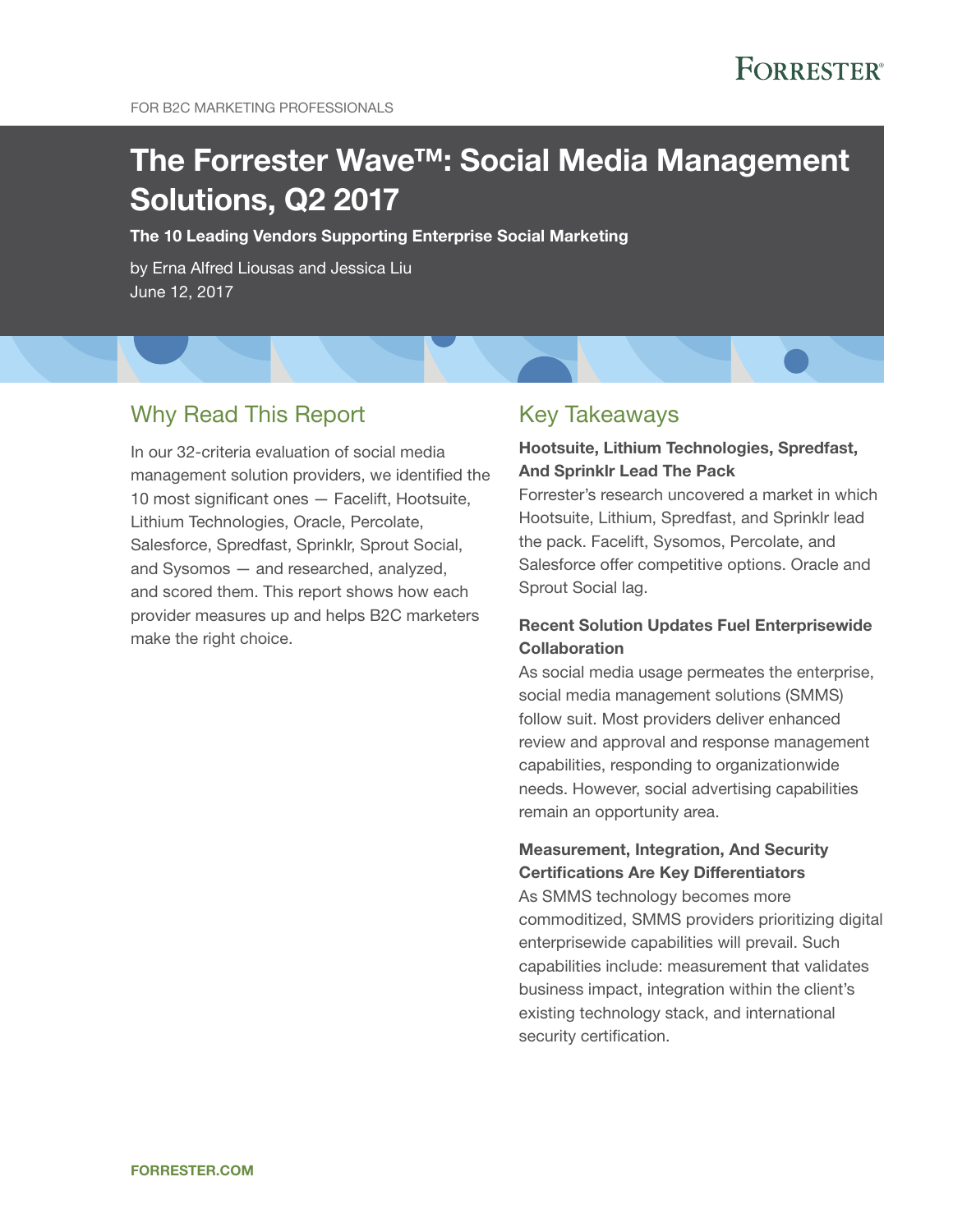## The Forrester Wave™: Social Media Management Solutions, Q2 2017

The 10 Leading Vendors Supporting Enterprise Social Marketing

by [Erna Alfred Liousas](http://www.forrester.com/go?objectid=BIO8844) and [Jessica Liu](http://www.forrester.com/go?objectid=BIO10824) with [Brigitte Majewski,](http://www.forrester.com/go?objectid=BIO9844) Stephanie Liu, and Christine Turley June 12, 2017

## Table Of Contents

2 Brands' Demands For SMMS Mature, Expanding Use Cases

SMMS Technology Responds To Brands' Expanded Social Needs, Albeit Gradually

- Overlap With Digital Marketing Tools Raises 4 The Bar For SMMS Vendors
- 5 Social Media Management Solution Evaluation Overview

Evaluated Vendors And Inclusion Criteria

7 Vendor Profiles

Leaders

Strong Performers

**Contenders** 

12 Supplemental Material

## Related Research Documents

[Build Customer Relationships With Social](http://www.forrester.com/go?objectid=RES120905)  [Customer Care](http://www.forrester.com/go?objectid=RES120905)

[How To Measure Social Programs](http://www.forrester.com/go?objectid=RES133590)

[Vendor Landscape: Social Marketing Technology](http://www.forrester.com/go?objectid=RES133605) 

### **FORRESTER®**

Forrester Research, Inc., 60 Acorn Park Drive, Cambridge, MA 02140 USA +1 617-613-6000 | Fax: +1 617-613-5000 | forrester.com

© 2017 Forrester Research, Inc. Opinions reflect judgment at the time and are subject to change. Forrester®, Technographics®, Forrester Wave, TechRadar, and Total Economic Impact are trademarks of Forrester Research, Inc. All other trademarks are the property of their respective companies. Unauthorized copying or distributing is a violation of copyright law. Citations@forrester.com or +1 866-367-7378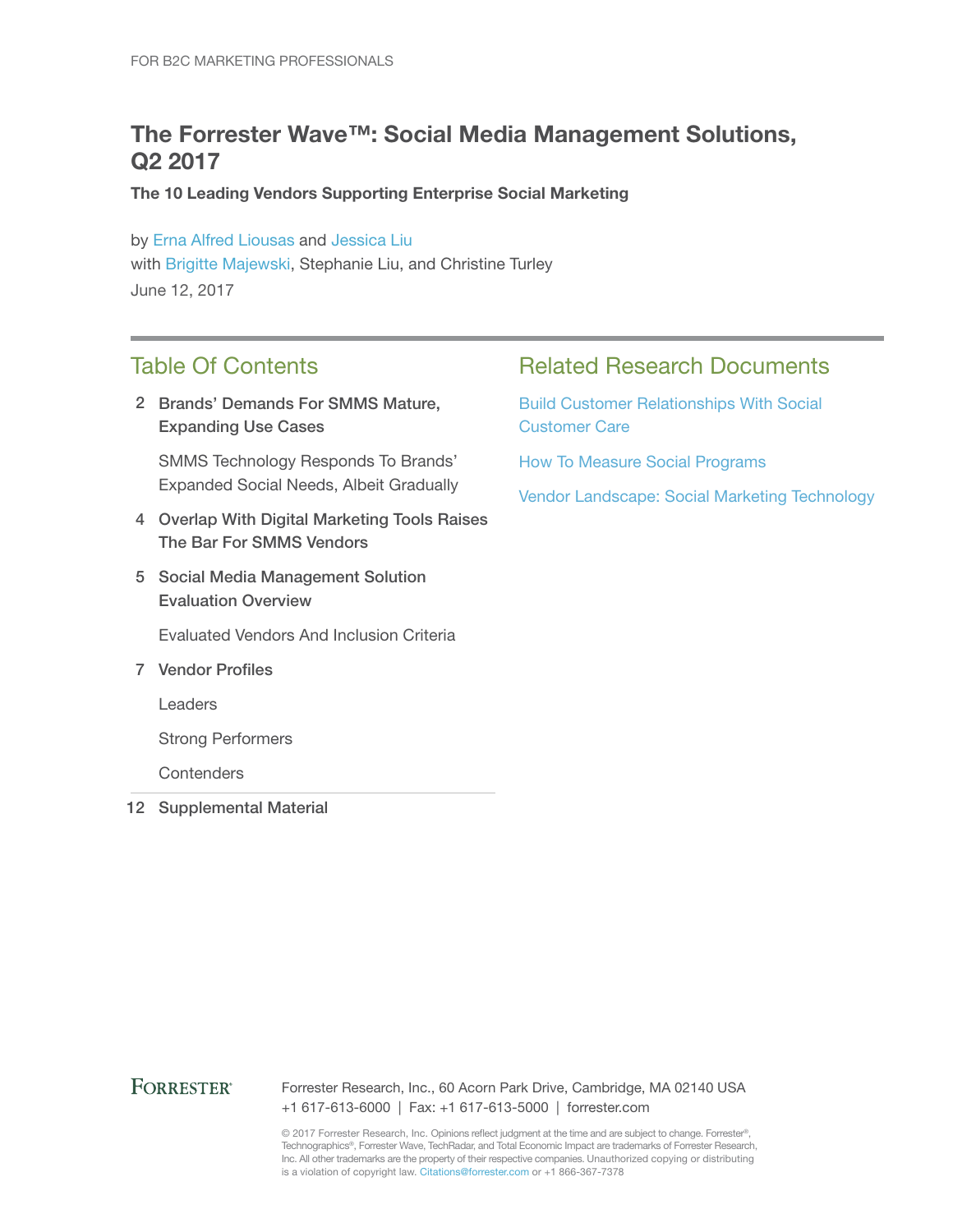Since our 2015 Forrester Wave™ on social relationship platforms (SRPs), enterprises have matured in their use of social media. Marketers actively embrace it, as do other business units such as customer service, product, sales, and HR.<sup>1</sup> Because of this expansion, Forrester now refers to SRPs as social media management solutions (SMMS), a naming convention more in line with marketplace vernacular and reflective of the broader potential for these tools to add value across the customer life cycle. We define social media management solutions as:

*Solutions that help marketers publish, monitor, and respond to customer posts on social networks.*

SMMS are available as point or suite solutions. Back in 2015, we cautioned marketers against social suites and encouraged the purchase of best-of-breed point solutions. We still recommend point solutions.<sup>2</sup> Since then, however, we've seen enough improvements in suite capabilities to make them a practical consideration for brands balancing multiple social marketing objectives and for whom efficiency and collaboration outweigh specific technology requirements.<sup>3</sup> Customer references from this year's Forrester Wave perceive more buying efficiencies with suite solutions than point solutions and don't agree that simply cobbling together different social point solutions guarantees best-of-breed quality (see Figure 1).

FIGURE 1 Customer References Agree Social Suites Provide More Buying Efficiencies Than Point Solutions

### "Please indicate how strongly you agree or disagree with each of the following statements."

It's more effective to buy all our social tools from the same vendor.



Buying different social tools from different vendors is the best way to ensure you get best-of-breed solutions.



Base: 38 social media management solution users

Note: Percentages may not total 100 because of rounding.

Source: Forrester's Q2 2017 Global Social Media Management Solutions Forrester Wave™ Customer Reference Phone/Online Survey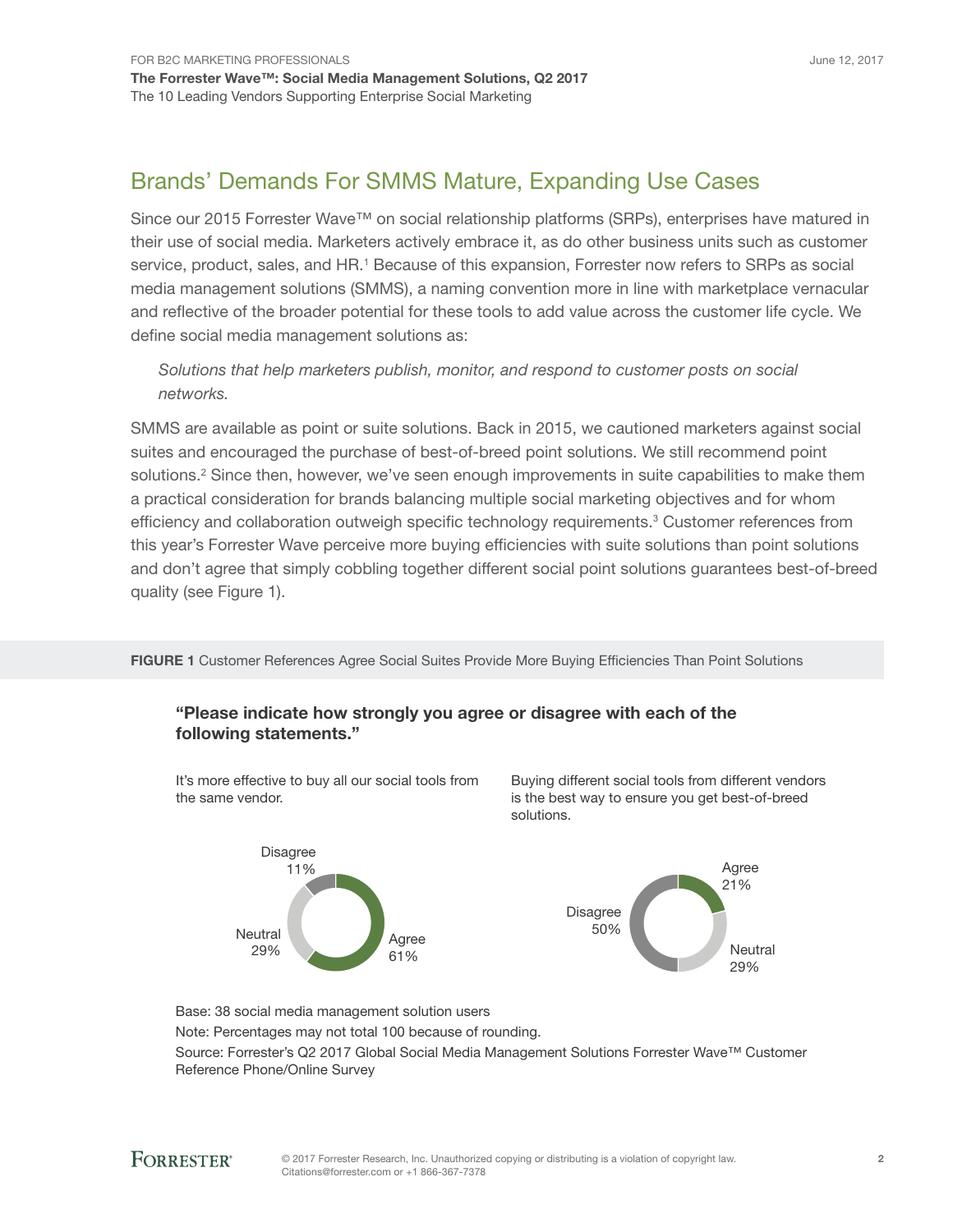#### SMMS Technology Responds To Brands' Expanded Social Needs, Albeit Gradually

Today's leading SMMS get the publishing, monitoring, and posting job done — 87% of survey respondents say their SMMS provider delivers the functionality it promised.<sup>4</sup> But social marketing is a fast-changing landscape. Instead of anticipating buyer needs, SMMS gradually react, as demonstrated by their paced addition of capabilities that support cross-functional tasks such as campaign management and brand reputation management. SMMS' latest functional additions address enterprisewide needs such as:

- › Cross-team consensus through enhanced review and approval capabilities. The growing complexity of branded social media initiatives requires the contribution of business units outside of the marketing department. In our survey, customer references reported customer service, PR, and customer insights teams, among others, serving as active contributors to marketing efforts.<sup>5</sup> Some vendors address this complexity with augmented review and approval processes capable of including external, nonseat holders. One client reference shared that such sophistication addresses his business objective of faster approver response times while limiting risk.
- **Crisis control through advanced response management.** Poorly timed posts or ads during times of crisis make brands appear tone-deaf to current events, potentially damaging brand reputation and even stock price.<sup>6</sup> When PR, corporate communications, marketing, and others push out content independently, the option to freeze all disparate social communications through one safety mechanism gives brands overarching control while they regroup. Lithium's automated post lock and pause functionality even lets brands temporarily suspend posts without losing the posts' valuable content.
- › Inconsistent integration with social advertising capabilities. SMMS and social advertising have a natural affinity, sharing engagement with consumers within the same channel. And B2C marketers aren't slowing down their investment in social advertising. Almost one-third of customer references are implementing paid-ad buys on Facebook and more than half are expanding their boosted-post tactics (see Figure 2). But SMMS are slow to integrate full social ad functionality despite this increased marketer activity. Of the vendors we assessed, only Sprinklr received a perfect score for its social advertising integration capabilities.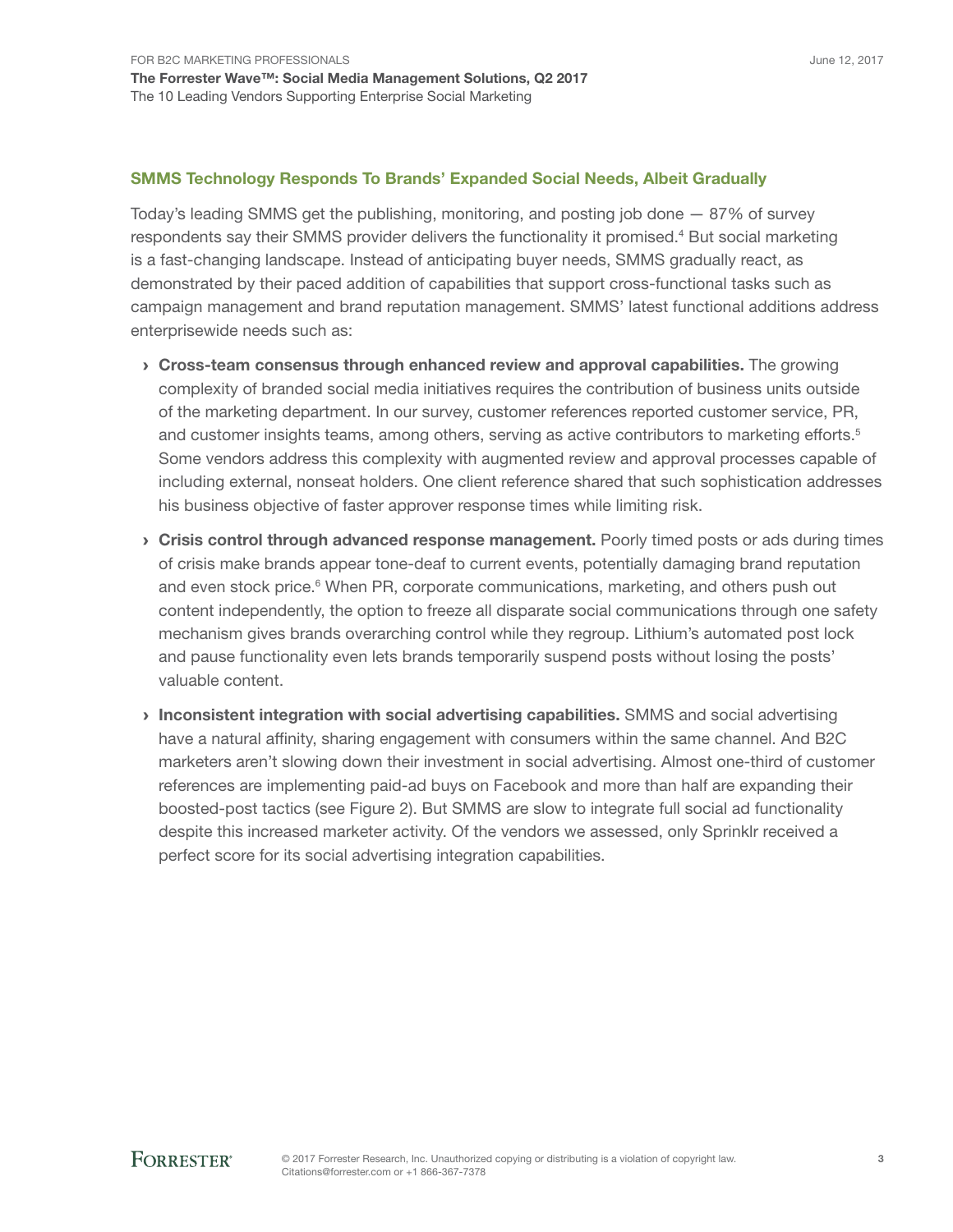FIGURE 2 Customer References Are Implementing And Expanding Their Use Of Social Advertising





Base: 38 social media management solution users

Note: Not all responses are shown.

Source: Forrester's Q2 2017 Global Social Media Management Solutions Forrester Wave™ Customer Reference Phone/Online Survey

## Overlap With Digital Marketing Tools Raises The Bar For SMMS Vendors

Convergence is rampant across the marketing technology (martech) stack.<sup>7</sup> SMMS capabilities are no exception, especially as social marketing becomes less siloed and an integral part of marketing overall. SMMS are adding capabilities already well represented in digital marketing stacks such as measurement and content marketing, while established marketing technologies are adding SMMS capabilities. Buyers risk paying for duplication that fragments data, complicates integration, and hampers collaboration. Caveat emptor: Choose an SMMS that complements your existing technology stack and proactively supports an expanding ecosystem, especially in areas such as:

 $\rightarrow$  Measurement and reporting. Brands need to measure beyond content metrics and impressions.<sup>8</sup> Today's marketer must validate social's contribution to the business by demonstrating impact on revenue and brand health.<sup>9</sup> Customer references cited analytics and reporting as challenges in phone interviews; in our survey, customer references gave their vendors' measurement and reporting capabilities an average rating of 5.08 on our 7-point scale, showing room for improvement for this critical capability.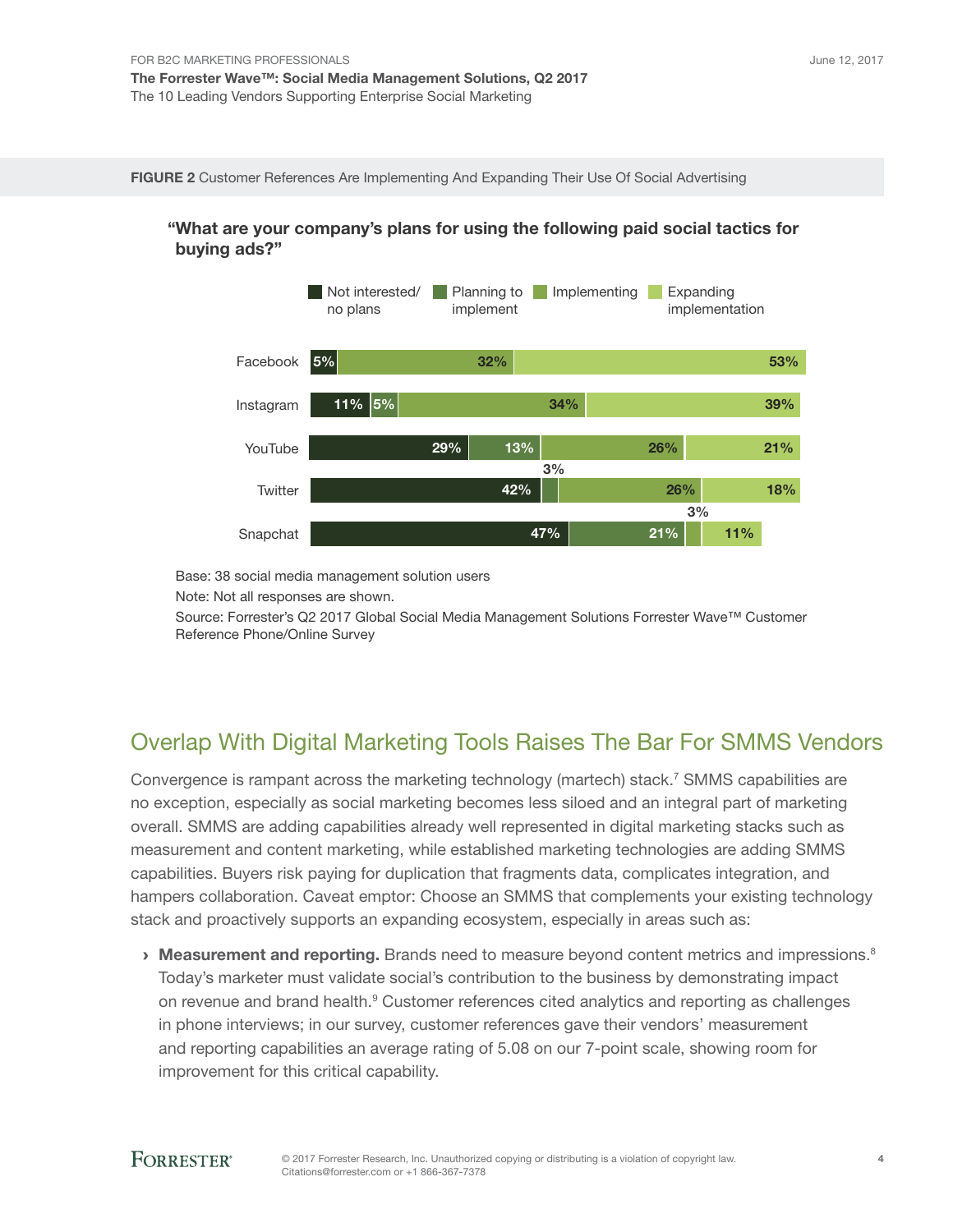- **Integrations.** SMMS technologies should integrate with a marketer's existing technology stack to drive greater value. For example, integration with a client's CRM enables a more complete customer profile, improving future customer experiences in all channels. Yet even when integrations are available, they require heavy lifting from the client. One customer reference shared that his IT group must be involved from a "maintenance and management perspective." SMMS vendors have an opportunity to not only provide out-of-the-box integrations for existing technologies, but also to develop processes that ease the effort and friction for clients.<sup>10</sup>
- › Security/risk certifications. Expect international security and privacy certifications to become mandatory requirements of brands' technology partners in the near future as privacy and risk laws become more stringent.<sup>11</sup> These certifications keep providers compliant with evolving global regulations. SMMS vendors can't rely on their hosting partners to meet these requirements on their behalf, as they are ultimately responsible for any data breaches. Salesforce was the only vendor to meet all our security criteria.

## Social Media Management Solution Evaluation Overview

To assess the state of the social media management market and see how the vendors stack up against each other, Forrester evaluated the strengths and weaknesses of top social media management solution vendors. After examining past research, user needs assessments, and vendor and expert interviews, we developed a comprehensive set of evaluation criteria. We evaluated vendors against 32 criteria, which we grouped into three high-level buckets:

- › Current offering. We evaluated each solution's current feature set with a focus on its ability to pull nonmarketers into the social media management process. Specifically, we looked at whether the solution's response, content, and workflow capabilities allow for nonseat holders to review content and whether they pull in external data sources, such as CRM or business intelligence (BI) tools. We also analyzed each solution's social advertising, measurement, and data partnerships, and factored in usability, platform security, global functionality, and overall customer satisfaction.
- **Strategy.** Similar to the current offering criteria, we evaluated each vendor's strategy for expanding social use cases beyond marketing. For planned enhancements, we looked specifically for road maps that focused on expanding social media beyond marketing teams and sought partnership ecosystems that include nonsocial measurement and data partnerships. We also evaluated vendors' customer retention efforts, pricing transparency, revenue growth, and clarity of their target markets.
- **Market presence.** This group of criteria focuses on the size of each vendor. We looked at each vendor's install base, revenue, and customer support.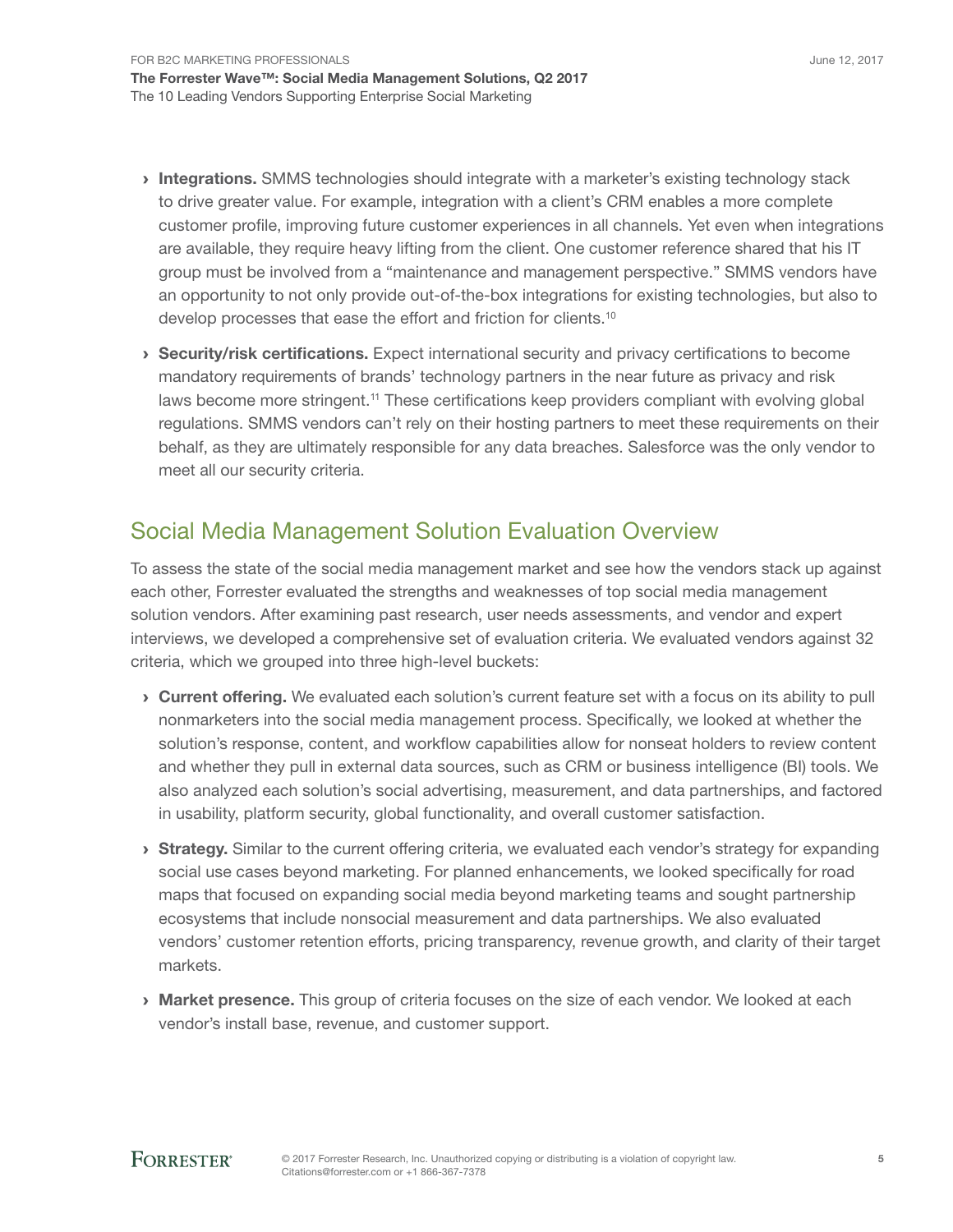### Evaluated Vendors And Inclusion Criteria

Our evolved 2017 inclusion criteria resulted in the exclusion of some vendors that qualified for our 2015 Forrester Wave of this category. In addition, we excluded Adobe because it is no longer investing in its standalone social product; it is developing its Experience Cloud to deliver social functionality as part of a broader offering. Forrester included 10 vendors in this assessment: Facelift, Hootsuite, Lithium Technologies, Oracle, Percolate, Salesforce, Spredfast, Sprinklr, Sprout Social, and Sysomos. Each of these vendors has (see Figure 3):

- › A projected revenue for 2017 of at least USD \$26 million.
- › A client base that consists of at least 25% B2C companies.
- › A client base that consists of at least 25% enterprise-sized companies (defined as 1,000 employees or more).

| Vendor               | <b>Product evaluated</b>         |
|----------------------|----------------------------------|
| Facelift             | <b>Facelift Cloud</b>            |
| Hootsuite            | <b>Hootsuite Enterprise</b>      |
| Lithium Technologies | Social Media Management          |
| Oracle               | Social Cloud                     |
| Percolate            | Percolate                        |
| Salesforce           | Social Studio                    |
| Spredfast            | <b>Spredfast Conversations</b>   |
| Sprinklr             | Sprinklr Experience Cloud 10.4.0 |
| <b>Sprout Social</b> | <b>Sprout Social</b>             |
| Sysomos              | Sysomos 6.5                      |

FIGURE 3 Evaluated Vendors: Product Information And Selection Criteria

#### Vendor inclusion criteria

The vendor has a 2017 projected revenue of at least USD \$26 million.

The vendor's client base consists of at least 25% B2C companies.

The vendor's client base consists of at least 25% enterprise-sized companies, defined as companies with 1,000 employees or more.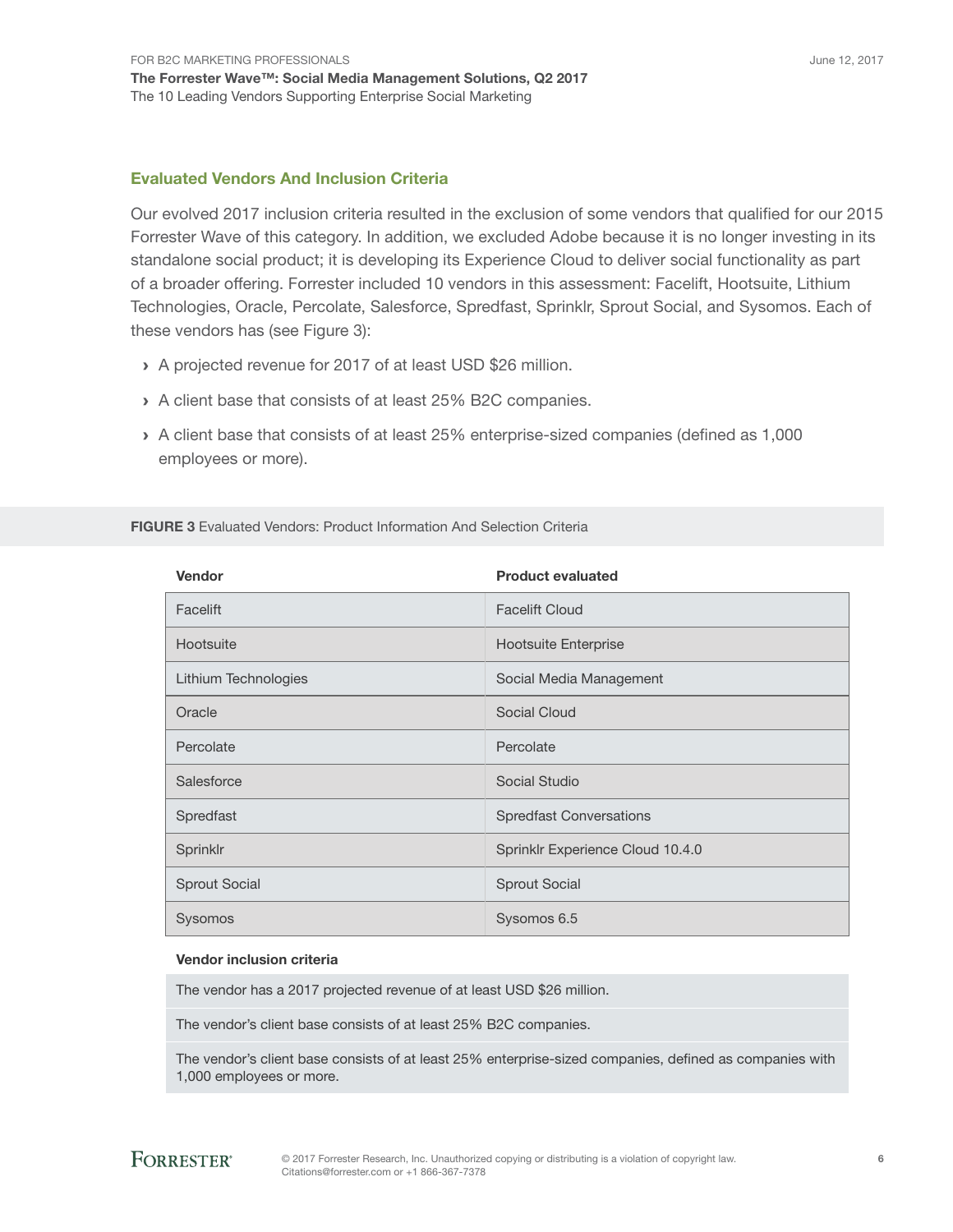## Vendor Profiles

This evaluation of the social media management market is intended to be a starting point only. We encourage clients to view detailed product evaluations and adapt criteria weightings to fit their individual needs through the Forrester Wave Excel-based vendor comparison tool (see Figure 4).

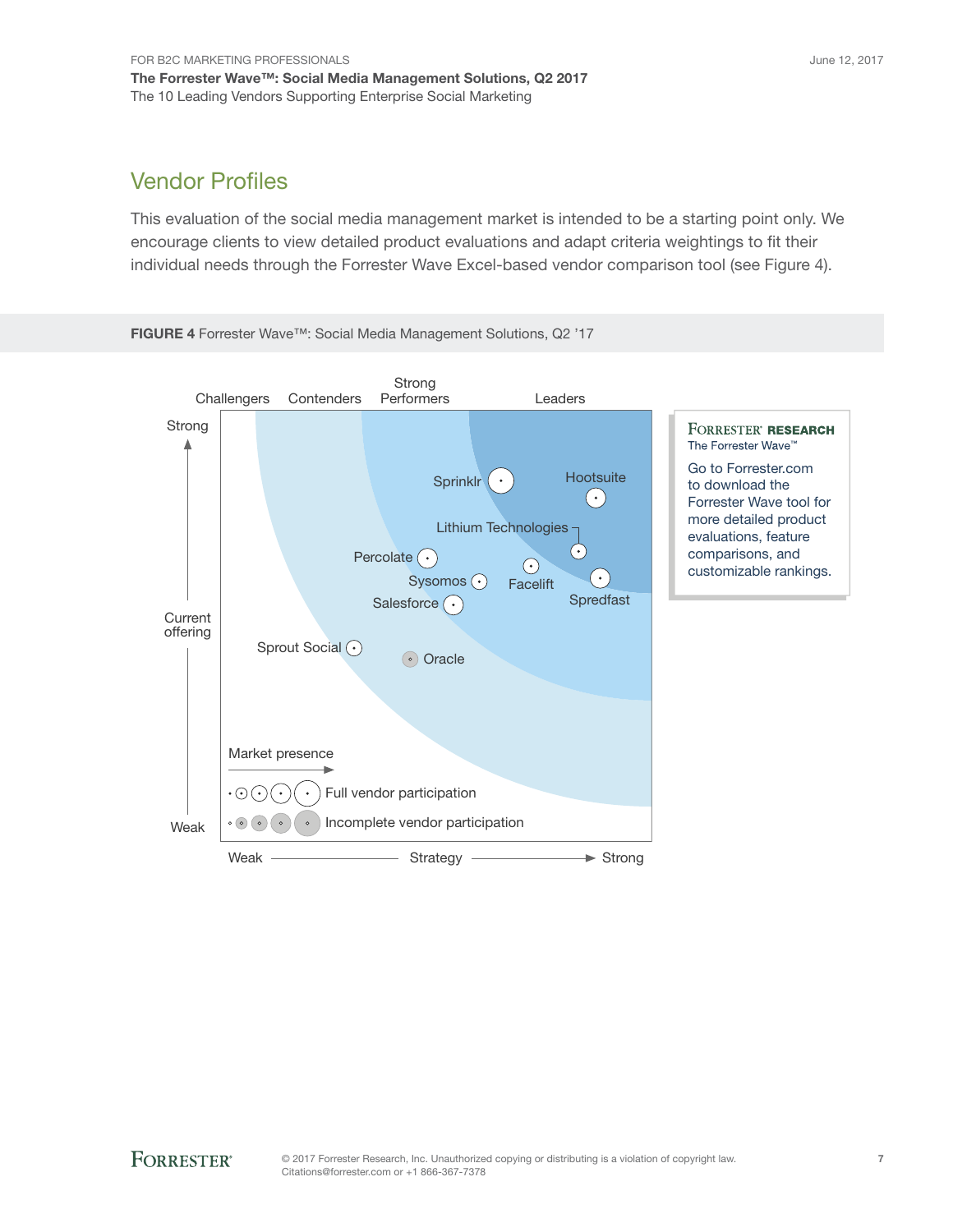FIGURE 4 Forrester Wave™: Social Media Management Solutions, Q2 '17 (Cont.)

|                             |              | itrium rectmologies |      |                  |      |            |           |         |      |                           |
|-----------------------------|--------------|---------------------|------|------------------|------|------------|-----------|---------|------|---------------------------|
|                             |              |                     |      |                  |      |            |           |         |      |                           |
|                             | Formedocinco | Faceliff            |      | <b>Hootsuite</b> |      | Salestorce | Sprediges | Sprinky |      | Sprozit Social<br>Sysomos |
| <b>Current Offering</b>     | 50%          | 3.18                | 3.97 | 3.35             | 3.27 | 2.73       | 3.04      | 4.17    | 2.23 | 3.00                      |
| Response                    | 5%           | 3.00                | 2.00 | 5.00             | 2.00 | 2.00       | 3.00      | 3.00    | 3.00 | 3.00                      |
| Content                     | 10%          | 2.30                | 3.70 | 3.70             | 3.10 | 3.10       | 2.40      | 3.70    | 0.90 | 1.95                      |
| Workflow                    | 20%          | 4.50                | 4.00 | 4.00             | 3.50 | 3.00       | 3.50      | 4.00    | 1.75 | 3.00                      |
| Social advertising          | 5%           | 3.00                | 3.00 | 1.00             | 1.00 | 3.00       | 3.00      | 5.00    | 0.00 | 0.00                      |
| Measurement and data        | 20%          | 3.00                | 5.00 | 3.00             | 3.00 | 1.00       | 5.00      | 5.00    | 3.00 | 5.00                      |
| Usability                   | 10%          | 2.00                | 4.00 | 3.00             | 5.00 | 2.50       | 4.00      | 3.50    | 4.50 | 3.00                      |
| Security and risk           | 10%          | 2.50                | 3.50 | 4.00             | 3.00 | 5.00       | 2.00      | 3.50    | 0.50 | 0.50                      |
| Global functionality        | 10%          | 3.00                | 4.00 | 2.80             | 2.10 | 3.20       | 1.00      | 5.00    | 0.40 | 5.00                      |
| Customer satisfaction       | 10%          | 4.00                | 4.00 | 3.00             | 5.00 | 3.00       | 1.00      | 4.00    | 5.00 | 2.00                      |
|                             |              |                     |      |                  |      |            |           |         |      |                           |
| <b>Strategy</b>             | 50%          | 3.60                | 4.35 | 4.15             | 2.40 | 2.70       | 4.40      | 3.25    | 1.55 | 3.00                      |
| <b>Planned enhancements</b> | 40%          | 3.00                | 5.00 | 3.00             | 1.00 | 3.00       | 5.00      | 3.00    | 1.00 | 3.00                      |
| Partnerships                | 40%          | 4.00                | 4.00 | 5.00             | 3.00 | 2.00       | 4.00      | 4.00    | 1.00 | 3.00                      |
| Customer retention          | 5%           | 3.00                | 2.00 | 4.00             | 5.00 | 5.00       | 5.00      | 4.00    | 5.00 | 5.00                      |
| Pricing transparency        | 5%           | 5.00                | 5.00 | 5.00             | 3.00 | 3.00       | 5.00      | 0.00    | 5.00 | 1.00                      |
| Revenue growth              | 5%           | 3.00                | 3.00 | 5.00             | 3.00 | 1.00       | 1.00      | 5.00    | 5.00 | 1.00                      |
| Target market               | 5%           | 5.00                | 5.00 | 5.00             | 5.00 | 5.00       | 5.00      | 0.00    | 0.00 | 5.00                      |
|                             |              |                     |      |                  |      |            |           |         |      |                           |
| <b>Market Presence</b>      | 0%           | 2.95                | 3.45 | 2.65             | 3.40 | 3.95       | 4.00      | 4.45    | 2.85 | 2.75                      |
| Installed base              | 50%          | 3.90                | 2.90 | 2.80             | 2.80 | 3.90       | 3.50      | 3.90    | 2.20 | 3.00                      |
| Revenue                     | 25%          | 1.00                | 5.00 | 3.00             | 3.00 | 5.00       | 5.00      | 5.00    | 2.00 | 1.00                      |
| Customer support            | 25%          | 3.00                | 3.00 | 2.00             | 5.00 | 3.00       | 4.00      | 5.00    | 5.00 | 4.00                      |

All scores are based on a scale of 0 (weak) to 5 (strong).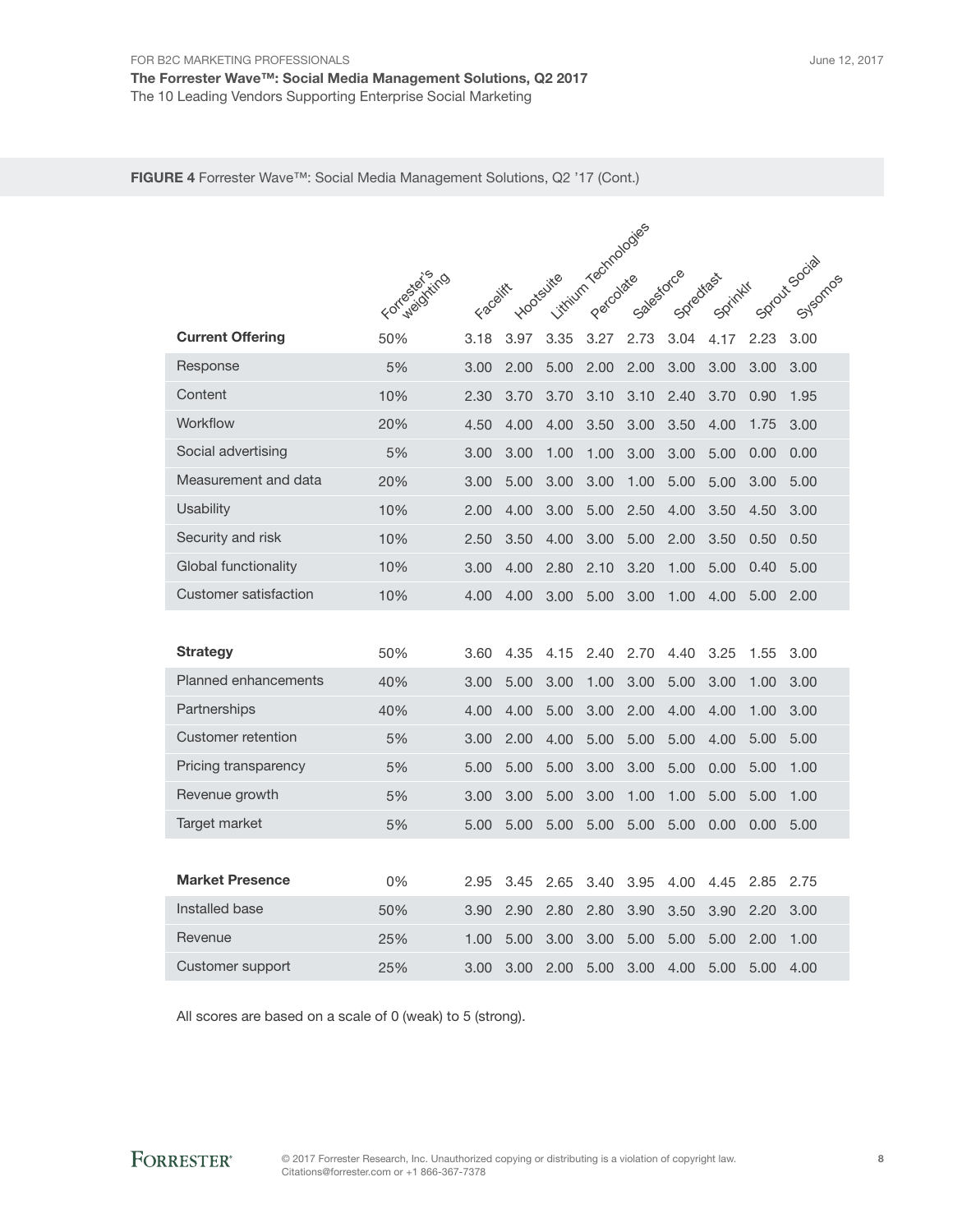#### Leaders

- › Hootsuite's revamped capabilities officially cement its enterprise status. Legacy player Hootsuite maintains valued partner status with customers due to its liberal integration philosophy and client responsiveness. It has enhanced its offering with progressive measurement and advertising capabilities previously unavailable. While these new additions are individually valuable, Hootsuite must migrate its measurement and advertising user interfaces into refined end-toend experiences to anticipate marketers' evolving needs. Hootsuite Enterprise's collaboration, compliance, archiving, and integration capabilities make it an appropriate product for brands expanding their use of social beyond marketing teams.
- › Lithium Technologies offers a response-driven SMMS reminiscent of its heritage. Lithium's year-old SMMS is reflective of the vendor's community- and customer-support roots, as demonstrated by its strong response management and suggested response capabilities. To fully develop social media into a core communication vehicle, Lithium must support the next level of core SMMS capabilities, such as collaboration, and include regional social networks without complicating the user experience. Lithium's SMMS is best for brands prioritizing response to customer interactions across social.
- › Spredfast aims to bring marketing and servicing together for "brand love." Spredfast's Conversations product delivers traditional SMMS functionality plus access to add-on features to unify service and marketing for greater brand affinity. Though clients remain loyal to Spredfast, they see opportunities for improvement. Some clients want direct integrations into specific digital asset managers (DAMs). Spredfast does proactively suggest using services such as Zapier to connect APIs, but this solution is at an additional cost to the client. Conversations is well suited for brands wanting better collaboration across marketing and service teams.
- › Sprinklr's advertising capabilities extend its social marketing reach. Sprinklr's advertising integration lets clients stay within Sprinklr even as they boost posts, create dark posts, or set targeting and budget parameters. Plus, Sprinklr offers solid measurement capabilities. However, Sprinklr's lack of pricing transparency is an area of concern — clients express apprehension about Sprinklr's obscure pricing and unexpected additional fees. Sprinklr's SMMS is best for large enterprise social deployments or organizations that already leverage its listening capability.

### Strong Performers

› Facelift's flexible, workflow-driven approach fuels cross-team initiatives. Facelift, a German newcomer, doesn't view social media as an isolated channel. Rather, it enables the distribution of social's impact across the enterprise with a rigorous yet safe approach to workflow and approvals. However, Facelift has an opportunity to deliver more value for global enterprises. It must prioritize regional network coverage, language accessibility, mobile app support, and partnership expansion to remain competitive globally. Facelift is best suited for European-based brands or divisions seeking operational efficiency.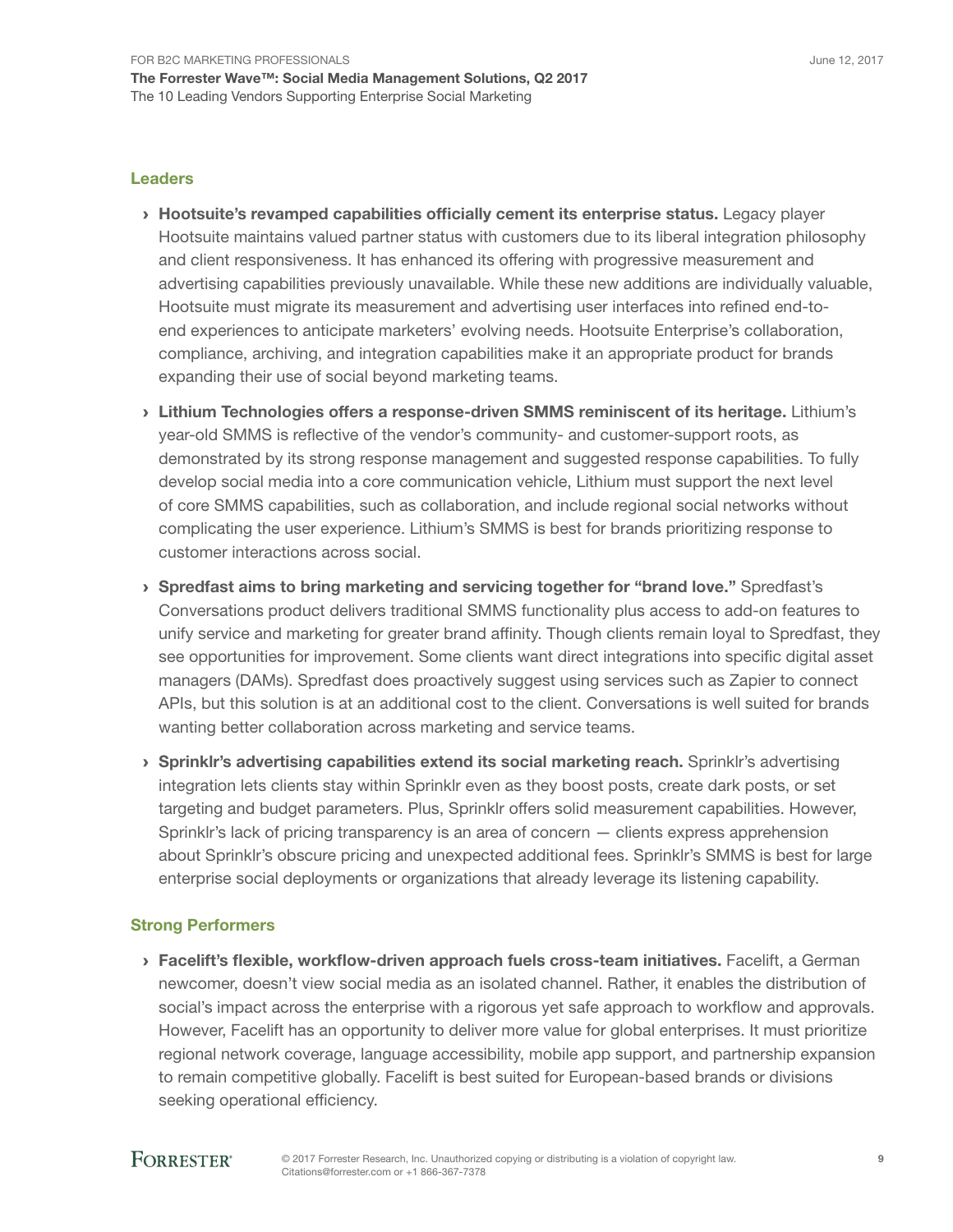- › Sysomos reimagines its SMMS with a focus on listening and search. In 2015, social listening provider Sysomos acquired Expion, a standalone SMMS, and GazeMetrix, an image recognition product. Sysomos has transformed itself into a social suite with extensive language, tagging, analysis, and measurement capabilities. Yet clients that we spoke with struggle to unlock the full value of this broader platform, saying it's not streamlined and some functionality feels disjointed. Sysomos must better unify its diverse components with a user-friendly interface featuring valueadded technology integrations and collaborations. Sysomos suits clients with global language, analysis, and listening needs.
- › Percolate excels with content governance, but misses some SMMS needs. Percolate focuses attention on three content-centric principles: visibility, coordination, and governance. Percolate has an intuitive interface garnering good scores across usability, content integration, tagging, and compliance categories. Percolate must continue investing in areas that are of increasing importance to digital marketers. For example, response management is core to a brand's social presence, but this remains an area of opportunity as Percolate doesn't support automated post lock and pause functionality. Percolate is best suited for brands that prioritize content creation and collaboration.
- › Salesforce updates its user experience, yet usability remains an opportunity. Salesforce has taken its Social Studio SMMS several steps forward since 2015 with a solution that tackles user experience. Clients noticed significant user interface updates within this past year. Social Studio does well with tagging and regional social network coverage, but challenges remain with Social Studio's cost for integrating across the Salesforce ecosystem. For example, the Salesforce Wave Analytics Cloud provides robust data and measurement at an additional cost. Social Studio is best for brands planning to invest or already invested in the Salesforce ecosystem.

### **Contenders**

- › Oracle shines with language support, but must invest in fresh automated capabilities. Oracle addresses client needs with its global interface available in 36 languages. Though it is a nonparticipating vendor in this evaluation, it is currently improving its overall user experience with a user interface upgrade across all its products. Oracle must create efficiencies and provide additional value for marketers by investing in automated capabilities such as suggested responses and content recommendations that leverage customer data from other parts of its ecosystem. Oracle is best suited for clients already invested in the Oracle ecosystem.
- › Sprout Social delivers on customer satisfaction, but not complex client needs. Sprout Social offers table stakes SMMS functionality at a reasonable price with high usability and customer satisfaction. Core capabilities include suggested response and scheduling functions. But Sprout Social will hinder its ability to serve clients across markets if it doesn't evolve — for example, global enterprises seeking to reach customers on networks such as China's Sina Weibo or Russia's VK will quickly hit limitations with Sprout Social's small global footprint. Sprout Social best supports US-based clients with publishing and customer care needs.

### **FORRESTER®**

10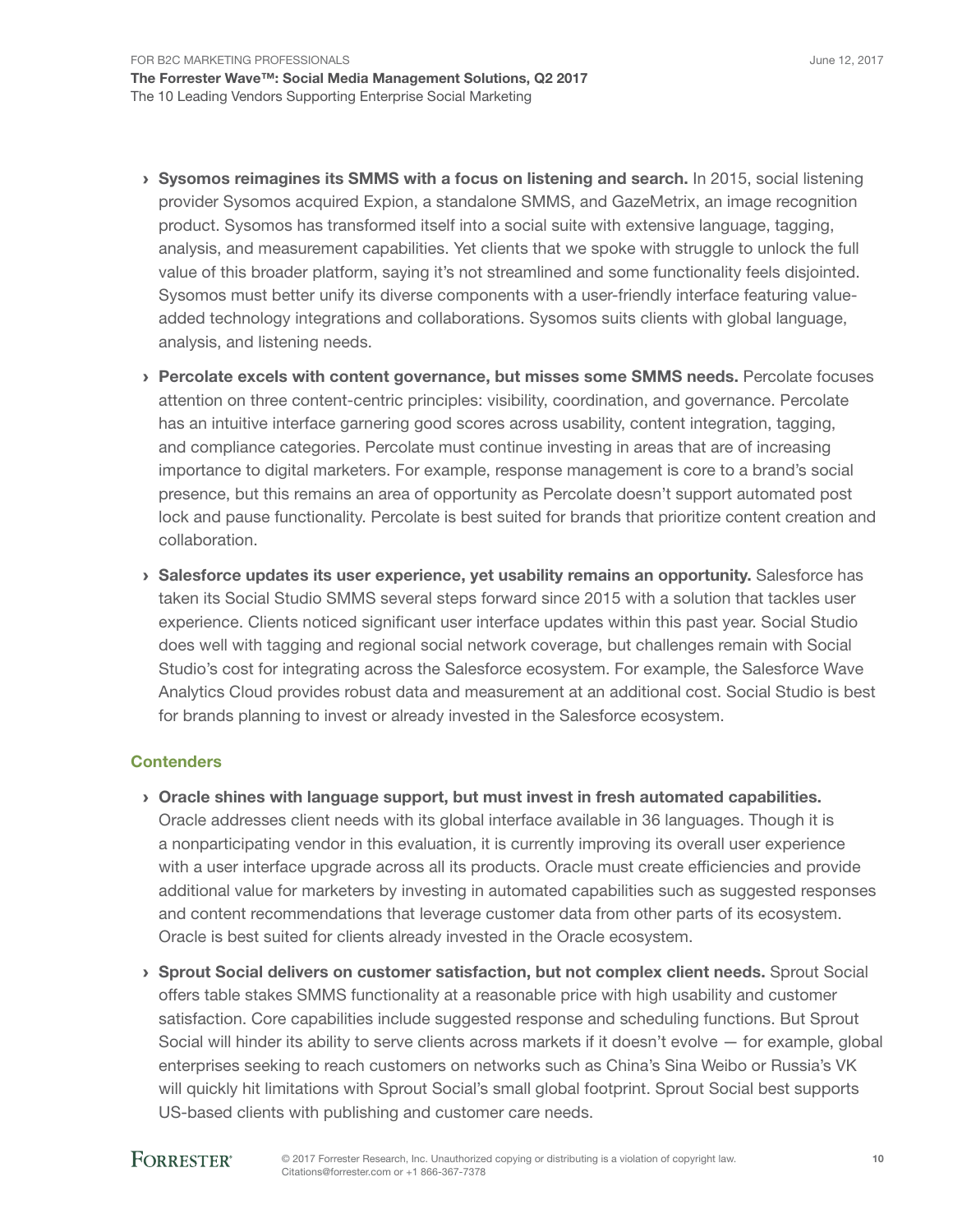## Next Steps

### Related Webinar

[The Forrester Wave™: Social Media Management Solutions, Q2 2017](https://www.forrester.com/go?objectid=WEB23806)

### Engage With An Analyst

Gain greater confidence in your decisions by working with Forrester thought leaders to apply our research to your specific business and technology initiatives.

#### Analyst Inquiry

To help you put research into practice, connect with an analyst to discuss your questions in a 30-minute phone session — or opt for a response via email.

[Learn more.](http://forr.com/1einFan)

#### Analyst Advisory

Translate research into action by working with an analyst on a specific engagement in the form of custom strategy sessions, workshops, or speeches.

[Learn more.](http://www.forrester.com/Analyst-Advisory/-/E-MPL172)

#### Webinar

Join our online sessions on the latest research affecting your business. Each call includes analyst Q&A and slides and is available on-demand.

[Learn more](https://www.forrester.com/events?N=10006+5025).



[Forrester's research apps for iPhone® and iPad®](https://go.forrester.com/apps/)

Stay ahead of your competition no matter where you are.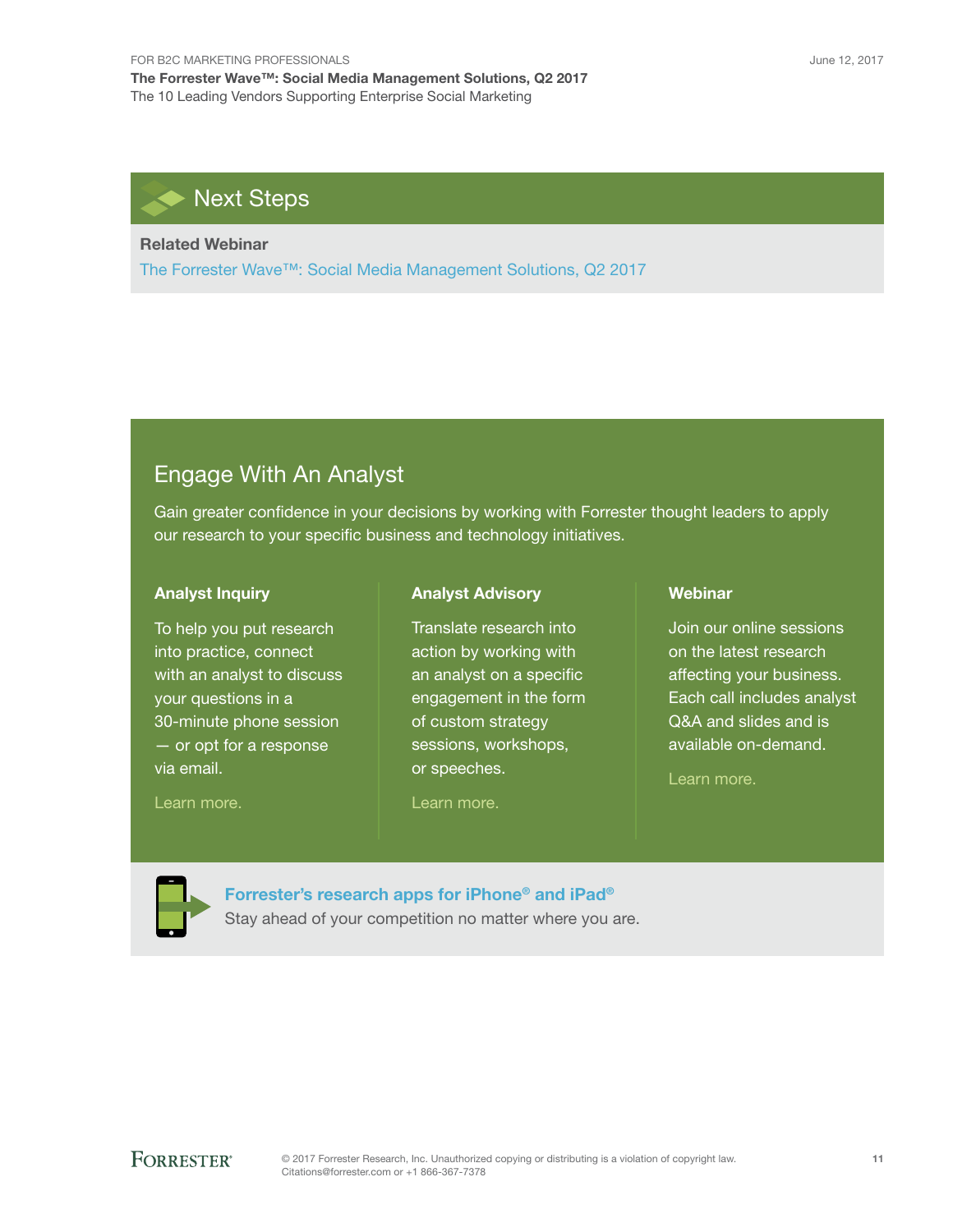## Supplemental Material

### Online Resource

The online version of Figure 4 is an Excel-based vendor comparison tool that provides detailed product evaluations and customizable rankings.

### Survey Methodology

Forrester's Q2 2017 Global Social Media Management Solutions Forrester Wave™ Customer Reference Phone/Online Survey was fielded to 63 customer references provided from the vendors evaluated in the Forrester Wave.

Forrester fielded the survey from March 14 to April 11, 2017. Respondent incentives included a courtesy copy of the Forrester Wave report. Exact sample sizes are provided in this report on a question-by-question basis.

This survey used a self-selected group of respondents and is therefore not random. This data is not guaranteed to be representative of the population, and, unless otherwise noted, statistical data is intended to be used for descriptive and not inferential purposes. While nonrandom, the survey is still a valuable tool for understanding where users are today and where the industry is headed.

### Data Sources Used In This Forrester Wave

Forrester used a combination of three data sources to assess the strengths and weaknesses of each solution. We evaluated the vendors participating in this Forrester Wave, in part, using materials that they provided to us by March 6, 2017.

- › Vendor surveys. Forrester surveyed vendors on their capabilities as they relate to the evaluation criteria. Once we analyzed the completed vendor surveys, we conducted in-person briefings to gather details of vendor qualifications.
- › Product demos. We asked vendors to conduct demonstrations of their products' functionality. We used findings from these product demos to validate details of each vendor's product capabilities.
- › Customer reference calls and survey. To validate product and vendor qualifications, Forrester also conducted reference calls with three of each vendor's current customers, and fielded a survey on customer satisfaction to an additional two to six references per vendor.

### The Forrester Wave Methodology

We conduct primary research to develop a list of vendors that meet our criteria for evaluation in this market. From that initial pool of vendors, we narrow our final list. We choose these vendors based on: 1) product fit; 2) customer success; and 3) Forrester client demand. We eliminate vendors that have limited customer references and products that don't fit the scope of our evaluation.

### **FORRESTER®**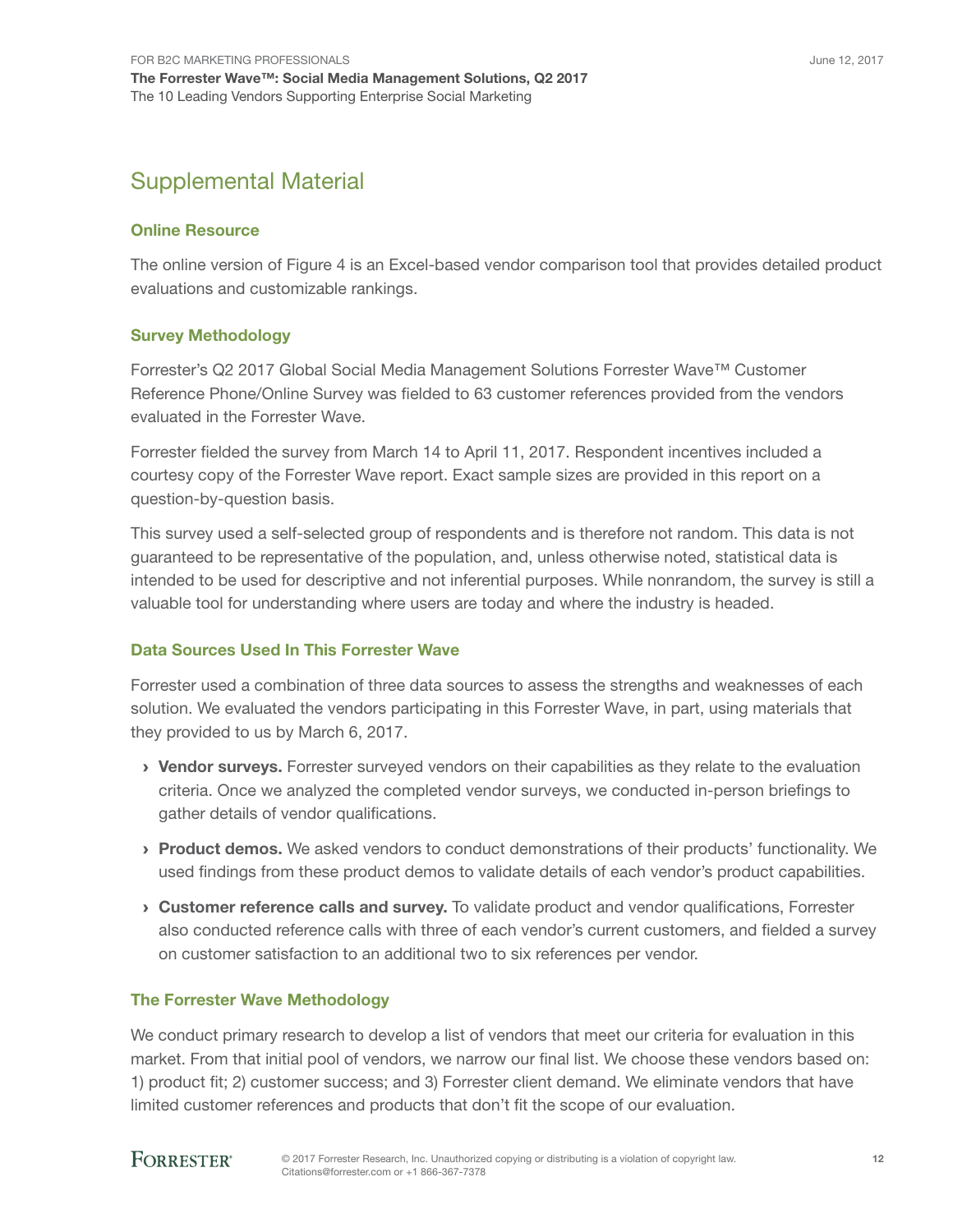After examining past research, user need assessments, and vendor and expert interviews, we develop the initial evaluation criteria. To evaluate the vendors and their products against our set of criteria, we gather details of product qualifications through a combination of lab evaluations, questionnaires, demos, and/or discussions with client references. We send evaluations to the vendors for their review, and we adjust the evaluations to provide the most accurate view of vendor offerings and strategies.

We set default weightings to reflect our analysis of the needs of large user companies  $-$  and/or other scenarios as outlined in the Forrester Wave evaluation — and then score the vendors based on a clearly defined scale. We intend these default weightings to serve only as a starting point and encourage readers to adapt the weightings to fit their individual needs through the Excel-based tool. The final scores generate the graphical depiction of the market based on current offering, strategy, and market presence. Forrester intends to update vendor evaluations regularly as product capabilities and vendor strategies evolve. For more information on the methodology that every Forrester Wave follows, go to http://www.forrester.com/marketing/policies/forrester-wave-methodology.html.

### Integrity Policy

We conduct all our research, including Forrester Wave evaluations, in accordance with our Integrity Policy. For more information, go to http://www.forrester.com/marketing/policies/integrity-policy.html.

### **Endnotes**

- <sup>1</sup> Forrester believes social media can provide brands with value that goes beyond the marketing team. See the Forrester report "[You Don't Need A 'Social Marketing' Strategy.](http://www.forrester.com/go?objectid=RES133541)"
- <sup>2</sup> Best-of-breed point solutions complement core marketing technology capabilities. See the Forrester report ["Complement Your EMSS With Best-Of-Breed Point Solutions.](http://www.forrester.com/go?objectid=RES132321)"
- <sup>3</sup> See the Forrester report "[Vendor Landscape: Social Marketing Technology](http://www.forrester.com/go?objectid=RES133605)."
- 4 Source: Forrester's Q2 2017 Global Social Media Management Solutions Forrester Wave™ Customer Reference Phone/Online Survey.
- 5 Source: Forrester's Q2 2017 Global Social Media Management Solutions Forrester Wave™ Customer Reference Phone/Online Survey.
- 6 In 1975, intangible assets such as brand health and customer experience accounted for approximately 17% of the S&P 500's market value; today, that percentage has risen to more than 87%. Companies must manage their actions across mediums, including social media, to protect brand health and their bottom line. See the Forrester report "Brand [Resilience: Understanding Risk Managers' Key Role In Protecting Company Reputation.](http://www.forrester.com/go?objectid=RES117862)"
- 7 See the Forrester report "[A More Perfect Union: Adtech And Martech Convergence Will Revolutionize Marketing.](http://www.forrester.com/go?objectid=RES135282)"
- <sup>8</sup> See the Forrester report "[Measure Marketing Engagement Right Or Not At All.](http://www.forrester.com/go?objectid=RES117525)"
- <sup>9</sup> See the Forrester report "[How To Measure Social Programs.](http://www.forrester.com/go?objectid=RES133590)"
- 10 Source: Forrester's Q2 2017 Global Social Media Management Solutions Forrester Wave™ Customer Reference Phone/Online Survey.
- 11 See the Forrester report "[Assess Your Data Privacy Practices With The Forrester Privacy And GDPR Maturity Model](http://www.forrester.com/go?objectid=RES122836)."